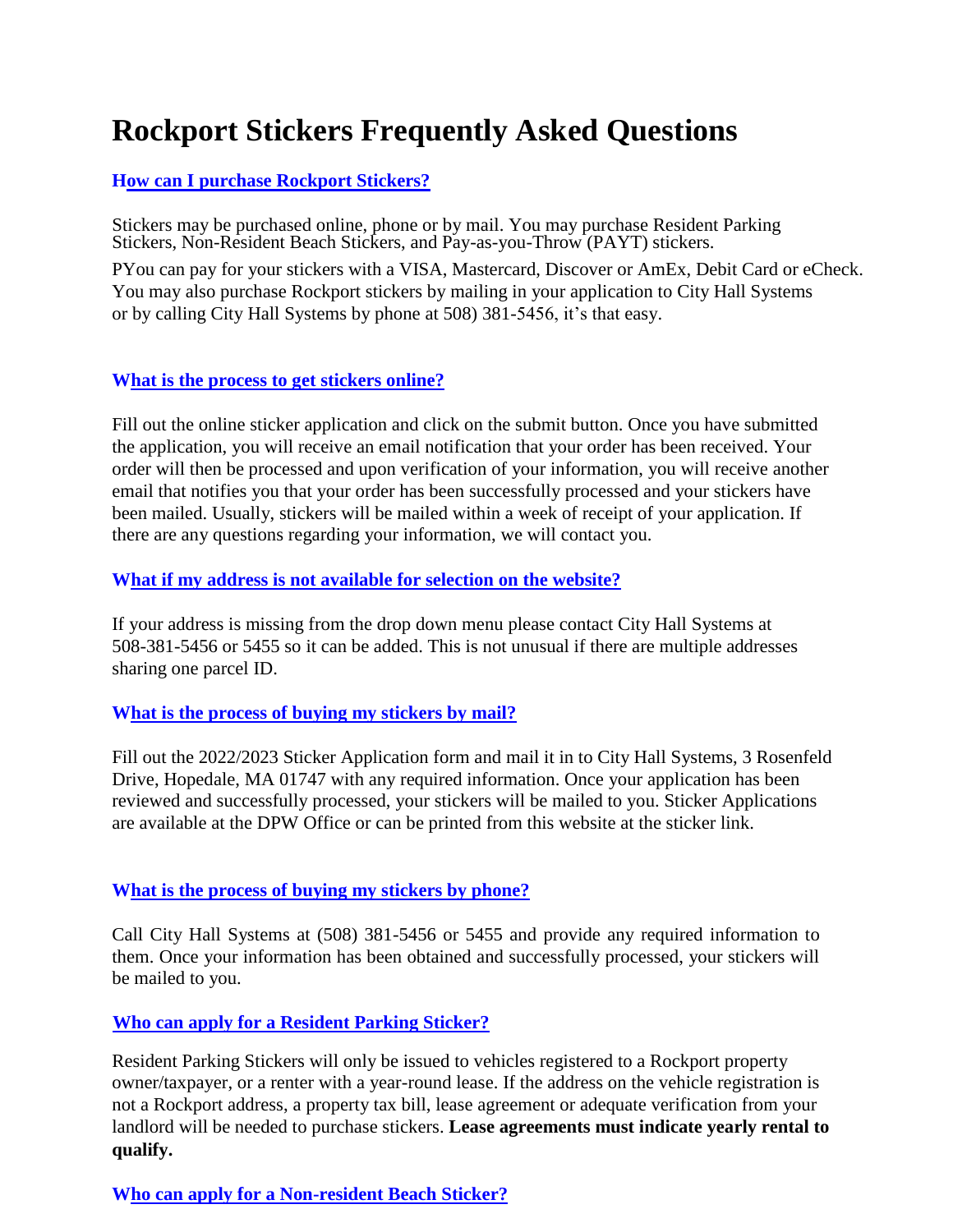All temporary residents (< 1 year renters), motel/hotel house guests and non-residents may apply for beach stickers if they want to park in the designated beach parking areas. Non-resident Beach stickers are only valid for the Seaview Street Parking lot (with access to Cape Hedge Beach and Long Beach) and limited parking spaces on South Street. They do not allow you to park anywhere that "Resident (Sticker) Parking Only" signs are posted.

## **Who can apply for a Rockport Transfer Station Sticker?**

Rockport Transfer Station stickers will be issued to vehicles registered to a Rockport property owner/taxpayer, or a renter with a valid rental agreement. If the address on the vehicle registration is not a Rockport address, a property tax bill, lease agreement or adequate verification will be needed to purchase stickers. All Rockport household and business units are required to purchase separate Transfer Station stickers for each unit. If you own/manage multiple units and/or transport trash for additional dwellings, you must complete a separate application for each unit.

## **May I get a Resident Parking Sticker if I own a business in Rockport?**

A non-resident business owner may apply for one parking sticker. The business owner may choose to have his/her manager have the parking sticker instead of him/herself. **Only one parking sticker will be issued to a business.**

## **If I own a summer residence in Rockport, can my family members apply for resident parking stickers?**

Family members of the owners of summer residences, including Long Beach, will not be issued a Parking Sticker unless their vehicle is registered in Rockport or they can show ownership of the property. Beach stickers may be purchased instead of a resident parking sticker.

# C**an commercial vehicles apply for Rockport parking or beach stickers?**

Rockport Resident parking and Non-resident beach stickers will not be issued for any truck over one ton, construction equipment or dump trucks.

# **Can I use the Rockport Transfer Station if I do not have a Transfer Station Sticker?**

No, you must purchase a PAYT Sticker to access the Transfer Station. All trash must be contained in PAYT bags prior to disposal into the solid waste trailers.

# **Can a Rockport business use the Rockport Transfer Station?**

Yes, the vehicle of a business owner whose business is established in Rockport, who owns property or leases property in Rockport and can verify their status as a lessee, may be issued a Transfer Station sticker. All Rockport household and business units are required to purchase separate Transfer Station stickers for each unit. If you own/manage multiple units and/or transport trash for additional dwellings, you must complete a separate application for each unit.

#### **Do I qualify for senior status?**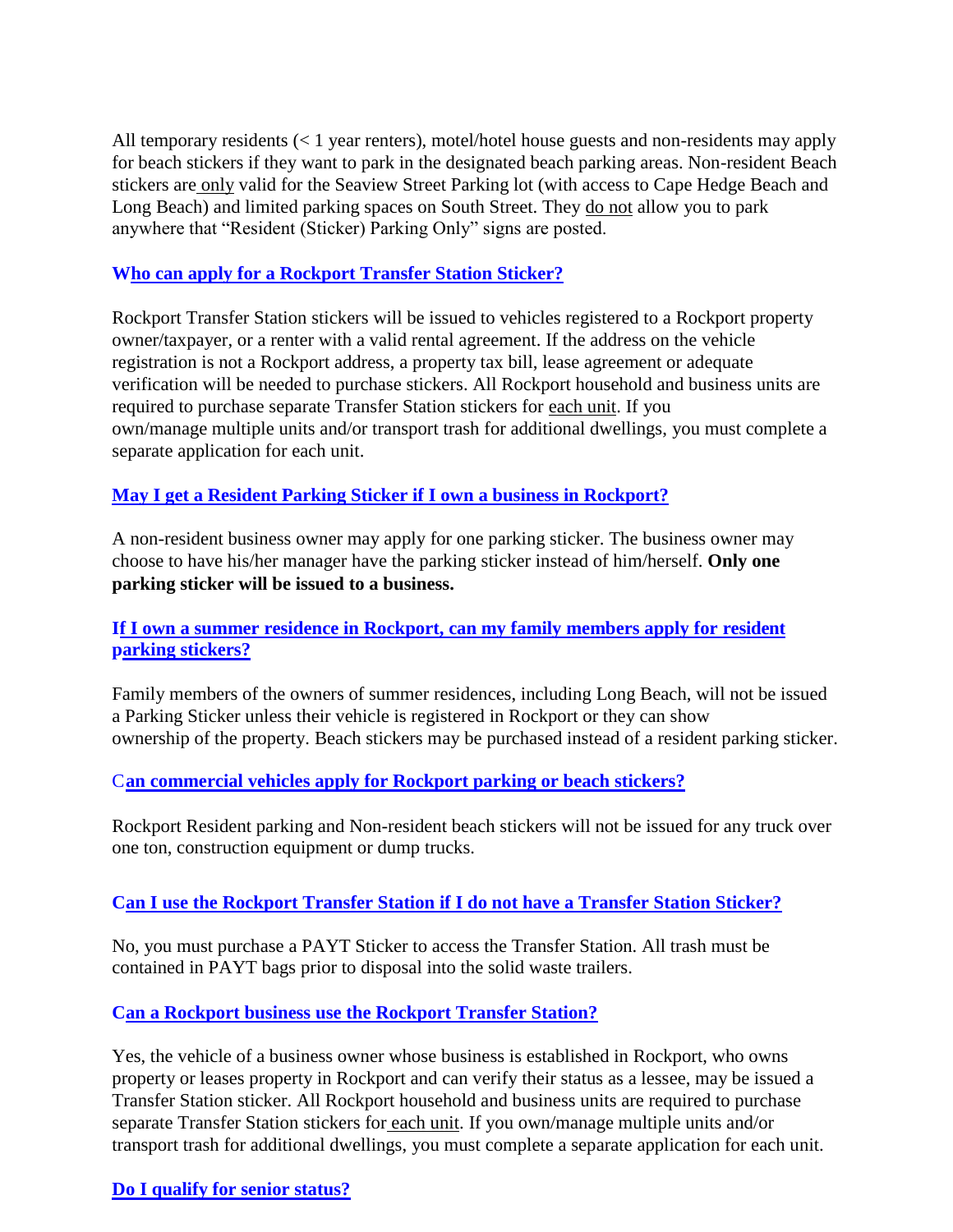If you are a resident of Rockport and are 65 years old or older when ordering, you qualify for the senior discounted pricing on the Resident Parking and PAYT stickers. Please note that senior status pricing will only apply to cars registered to the person claiming senior status. Any stickers purchased for vehicles registered to non-seniors must pay full rates.

## **Where does the Resident Parking Sticker allow you to park?**

Resident parking stickers are required for anyone wishing to park in the Resident lots/spaces around town. The Resident Lots are located next to Town Hall, on T-Wharf, and at the end of Seaview Street. The resident stickers are also good at many locations near downtown and the beaches.

## **Where does the Non-Resident Beach Sticker allow you to park?**

Non-resident beach stickers are required for non-residents to park at the Seaview Street Parking lot with access to Cape Hedge Beach and Long Beach only. There is also limited parking on South Street. The Non-resident Beach Sticker does not allow you to park anywhere that "Resident (Sticker) Parking Only" signs are posted.

# **Where do I place my sticker on my car?**

Starting 2022/2023 **ALL** Stickers are to be placed on FRONT WINDSHIELD of your car. All Transfer Station and Resident Parking Stickers must be affixed to the inside of your car's front windshield with the adhesive supplied on the sticker. Resident Parking stickers and Transfer Station Stickers shall be placed in either the lower driver's side front windshield area or adjacent to the rear view mirror on the driver's side in order for the sticker(s) to be valid. Additionally, the previous year's sticker(s) need to be removed prior to **affixing the new sticker.** Stickers taped to a window are not valid. **Stickers are not transferable to other vehicles. A replacement sticker must be purchased if you later own a new vehicle**

# **When is the Rockport Transfer Station open?**

The Transfer Station will be open on Tuesday, Wednesday, Friday and Saturday from 7:00 a.m. to 2:45 p.m. It will be closed Sunday, Monday and Thursday. It will also close for the following holidays: January 1st, Martin Luther King Jr. Day, President's Day, Patriots' Day, Memorial Day, July 4th, Labor Day, Columbus Day, Veterans Day, Thanksgiving Day & the day after, and Christmas Day. Off-hour access is prohibited without the authorization of the Director of Public Works.

# **Where can I purchase PAYT bags?**

The PAYT bags can be purchased at the Transfer Station (credit card or check), Market Basket, Cumberland Farms, Rockport Market, Seaview Farms, Shaw's (Gloucester) and Stop and Shop (Gloucester). The PAYT bags will not be sold online or by mail.